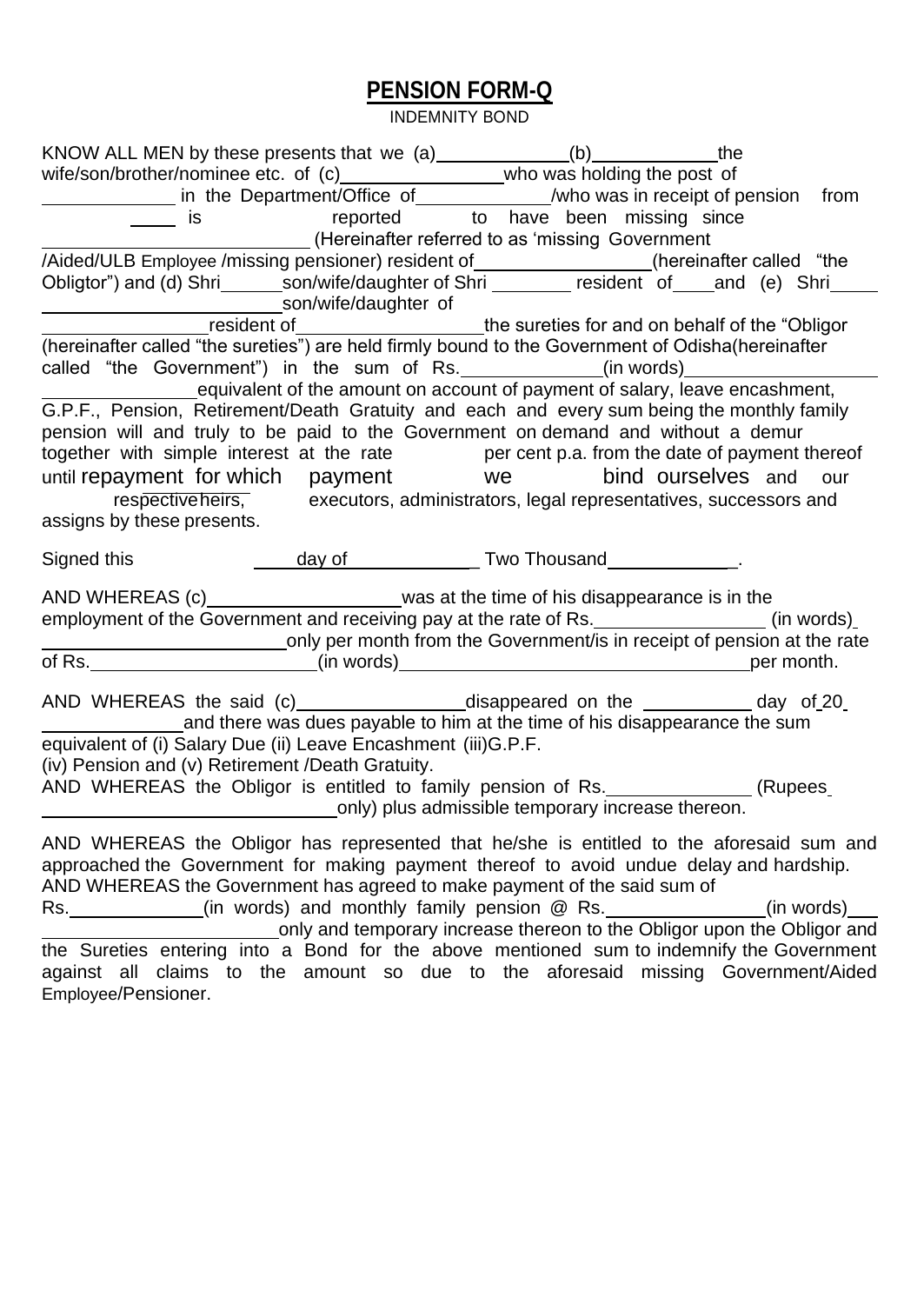AND WHEREAS the Obligor and at his/her request the Surety/Sureties have agreed to execute the bond in the terms and manner hereinafter contained.

NOW THE CONDITION OF THIS BOND is such that if after payment has been made to the Obligor, the Obligor and or the Surety/Sureties shall in the event of a claim being made, by any other person or the missing employee/pensioner on appearance, against the Government with respect to the aforesaid sum of Rs. **Example 20** (in words) and the sum paid by the Government as monthly pension, temporary increase and other dues as aforesaid then refund is to be made to the Government for each and every sum paid along with simple interest  $@$  \_\_\_\_\_\_\_\_\_\_\_\_\_\_\_\_\_\_\_\_\_% per annum and shall, otherwise, indemnify and keep the Government harmless and indemnified against and from all liabilities in respect of the aforesaid sums and all costs incurred in consequence of the claim thereto. THEN the above written Bond or obligation shall be void and of no effect but otherwise it shall remain in full force, effect and virtue.

AND THESE PRESENTS ALSO WITNESS that the liability of the Surety/Sureties hereunder shall not be impaired or discharged by reason of time being granted by or any forbearance act or omission of the Government whether with or without the knowledge or consent of the surety/sureties in respect of or in relation to the obligations or conditions to be performed or discharged by the Obligor or by any other method or thing what so ever which under the law relating to sureties would but this provision shall have no effect of so releasing the Surety/Sureties from such liability nor shall it be necessary for the Government to sue the Obligor before suing the Surety/Sureties or either of them for the amount due hereunder, and the Government agrees to bear the stamp duty, If any, chargeable on these presents.

IN WITNESS WHEREOF the Obligor and the Surety/Sureties hereto have set and subscribed their respective hands hereunto on the day, month and year above written.

Signed by the above named 'Obligor' in the presence of

1.

2.

Signed by the above named 'Surety/Sureties'

1. <u>\_\_\_\_\_\_\_\_\_\_\_\_\_\_\_\_\_\_\_\_\_\_\_\_\_\_\_\_\_\_\_\_\_\_</u>\_

2.

Accepted for and on behalf of the Governor of Odisha **by (Name** by (Name and Designation of the Officer directed or authorized, or in pursuance of Article 299(1) of the Constitution, to accept the Bond for and on behalf of the Governor) in the presence of

(Name and designation of witness)

Contd…..